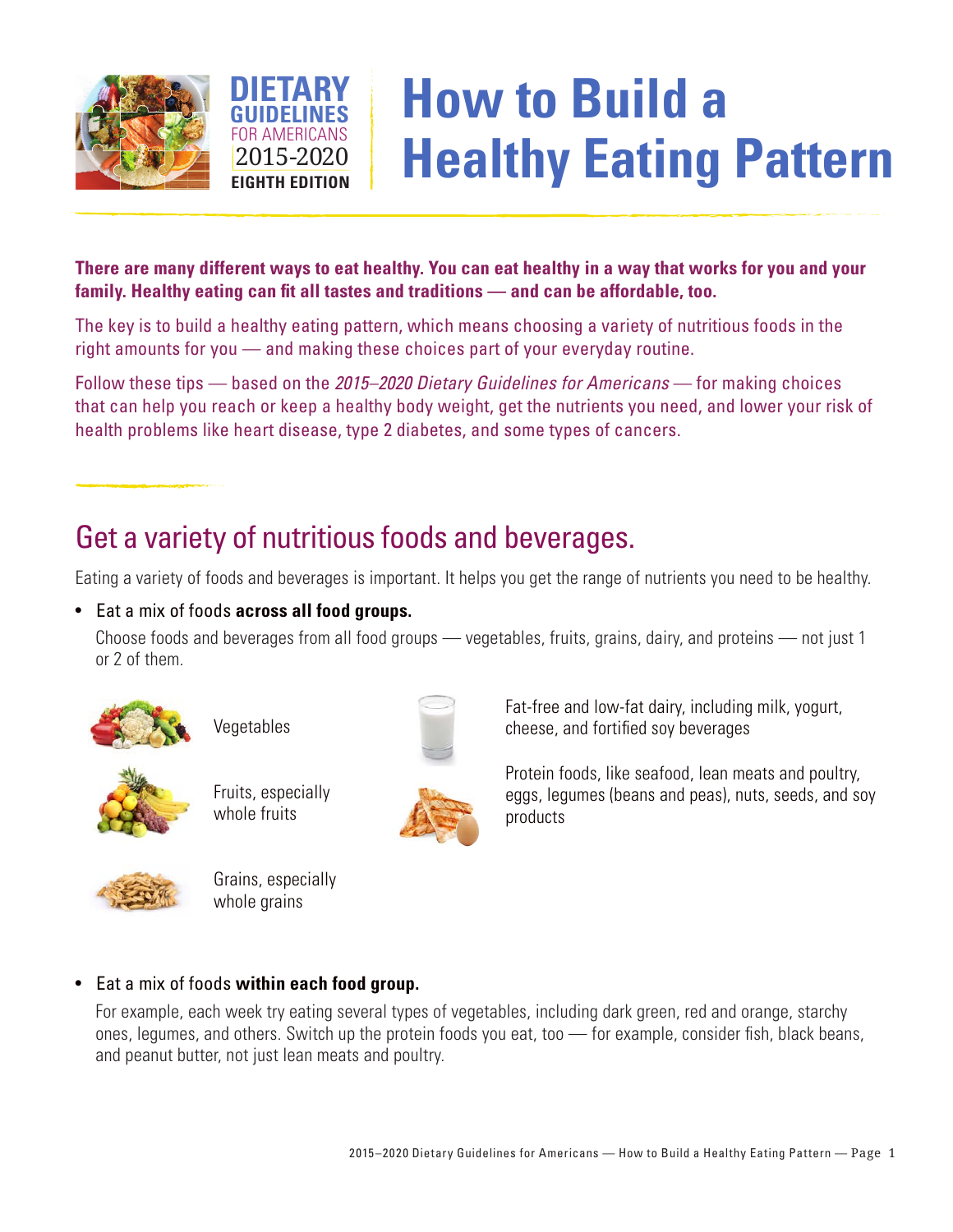### Try to eat and drink the right amounts for you.

How many calories you need to eat depends on your age, sex, height, weight, and how active you are. Use the MyPlate Daily Checklist at [www.choosemyplate.gov/calculator](https://www.choosemyplate.gov/calculator) to find a plan that is right for you.

### Limit foods and beverages higher in saturated fats, added sugars, and sodium.

Aim to get:

- • **Less than 10% of calories each day from saturated fats**  Foods higher in saturated fats include butter, cheese, whole milk, meats higher in fat (like beef ribs, sausage, and some processed meats), poultry skin, and tropical oils like coconut and palm oil. Instead, go for foods with unsaturated fats like seafood, avocados, most nuts, and canola or olive oil.
- **• Less than 10% of calories each day from added sugars**  Added sugars are syrups or other sweeteners with calories that are added to foods and drinks when they're being made or prepared. Stick mostly to foods and drinks with naturally occurring sugars — like ones in unflavored milk and fruits or no sugar at all. Choose water instead of sugary drinks and limit sweet treats like cake, cookies, brownies, and candy.
- **• Less than 2,300 milligrams of sodium each day for adults and children ages 14 and up (less for younger children)**

#### **Small changes = big benefits**

Small *shifts* in your daily eating habits can improve your health over the long run. For example, try swapping out white bread for whole-wheat bread and reach for a handful of nuts instead of potato chips.



Sodium comes from table salt — but most of the sodium we eat comes from foods that are packaged or served in restaurants. When buying foods in the store, check the Nutrition Facts label and choose the option with the lowest amount of sodium. To cut down on sodium, cook more at home or ask not to have salt added to your meal when eating out.

### Stick with it.

A lifetime of healthy eating can help prevent health problems like obesity, heart disease, type 2 diabetes, and some types of cancer. Think of every day and meal as an opportunity to make a healthy choice.

Want to learn more about how to find a healthy eating pattern that works for you? Check out [DietaryGuidelines.gov](https://health.gov/dietaryguidelines/) for more information on the *Dietary Guidelines* and find recipes for healthy meals at [www.whatscooking.fns.usda.gov/](http://www.whatscooking.fns.usda.gov/).